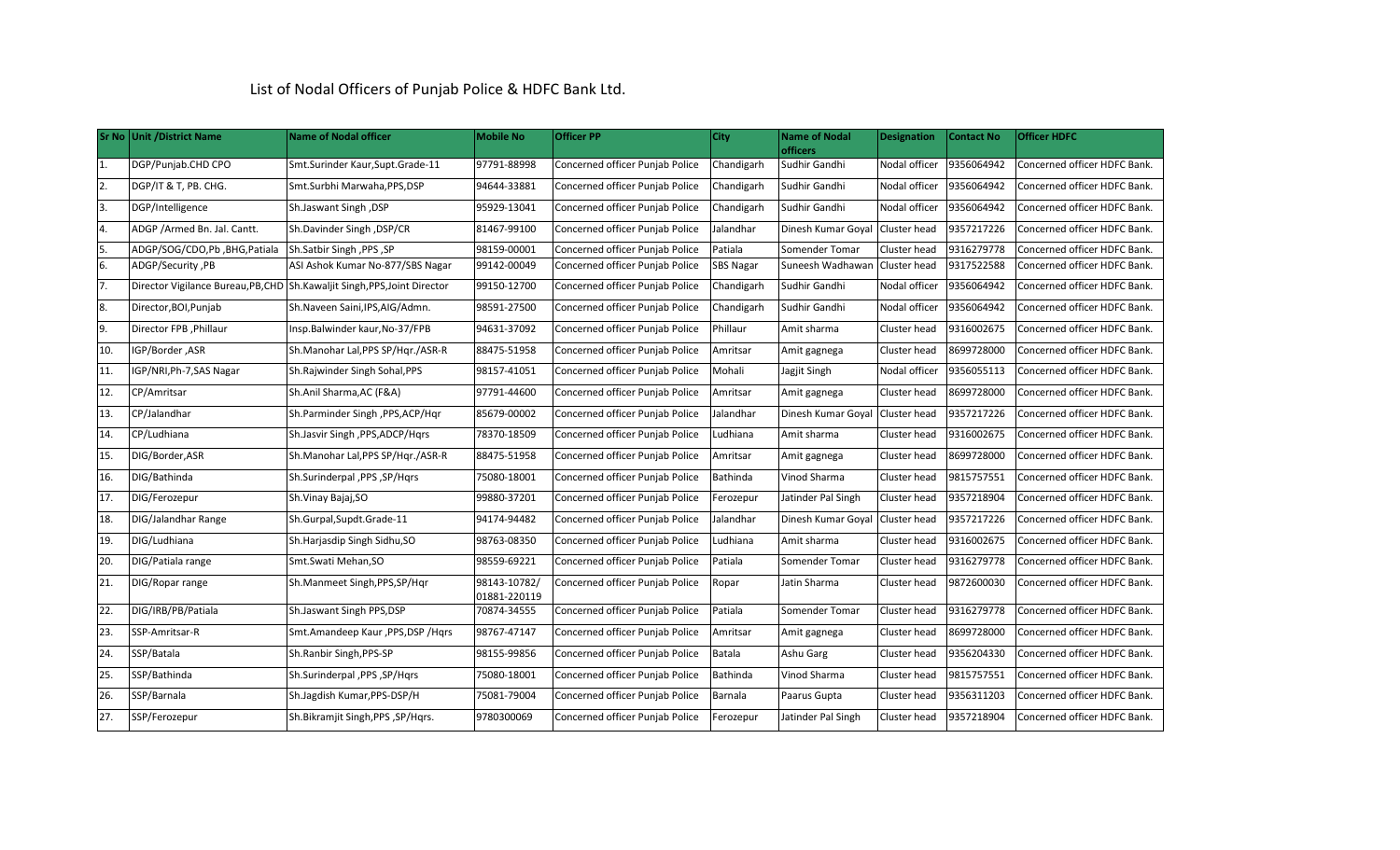| 28. | SSP /Faridkot                | Sh.Bahadur Singh, PPS, SP/Hqr                 | 95923-55550                | Concerned officer Punjab Police | Faridkot         | Jatinder Pal Singh                | Cluster head  | 9357218904  | Concerned officer HDFC Bank. |
|-----|------------------------------|-----------------------------------------------|----------------------------|---------------------------------|------------------|-----------------------------------|---------------|-------------|------------------------------|
| 29. | SSP/FGS                      | ASI Daljit Singh No-74/FGS                    | 97800-02591                | Concerned officer Punjab Police | Ferozepur        | Jatinder Pal Singh                | Cluster head  | 9357218904  | Concerned officer HDFC Bank. |
| 30. | SSP/Fazilka                  | Sh.Vinod Kumar, PPS, SP/Hgrs                  | 98726-00897                | Concerned officer Punjab Police | Fazilka          | Mridul Raswan                     | Cluster head  | 9316993563  | Concerned officer HDFC Bank. |
| 31. | SSP/GSP                      | Sh. Baldev Singh, PPS, DSP, Hgrs              | 98726-55032                | Concerned officer Punjab Police | Gurdaspur        | Ashu Garg                         | Cluster head  | 93562-04330 | Concerned officer HDFC Bank. |
| 32. | SSP/Hoshiarpur               | Sh.Jang Bahadurgarh Sharma, PPS<br>,DSP/Hgrs. | 01882-247504<br>9892500026 | Concerned officer Punjab Police | Hoshiarpur       | Vinod Sharma                      | Cluster head  | 9815757551  | Concerned officer HDFC Bank. |
| 33. | SSP/Jalandhar-R              | Sh.Balwinder Iqbal Singh , PPS , SP/Hqrs      | 98724-09292                | Concerned officer Punjab Police | Jalandhar        | Dinesh Kumar Goyal                | Cluster head  | 9357217226  | Concerned officer HDFC Bank. |
| 34. | SSP/Khanna                   | Sh.Balwinder Singh, PPS, SP/Hqrs              | 85588-34561,<br>9592914024 | Concerned officer Punjab Police | Khanna           | Rahul Khera                       | Cluster head  | 9316512904  | Concerned officer HDFC Bank. |
| 35. | SSP/Kapurthala               | Sh.Amrik Singh Chahal, DSP/Hgrs               | 97794-00134                | Concerned officer Punjab Police | Kapurthala       | Dinesh Kapoor                     | Cluster head  | 9316927170  | Concerned officer HDFC Bank. |
| 36. | SSP/Ludhiana-R               | Sh.Gurdip Singh, PPS, DSP/Hars                | 75088-00882                | Concerned officer Punjab Police | Ludhiana         | Amit sharma                       | Cluster head  | 9316002675  | Concerned officer HDFC Bank. |
| 37. | SSP/Mansa                    | Sh.Bahadur Singh, PPS, DSP/Hqrs               | 97800-04733                | Concerned officer Punjab Police | Mansa            | Paarus Gupta                      | Cluster head  | 9356311203  | Concerned officer HDFC Bank. |
| 38. | SSP/Moga                     | Sh.Balwinder Singh ,PPS, DSP/Hgrs             | 98158-52656                | Concerned officer Punjab Police | Moga             | Ajay Singhania                    | Cluster head  | 9316922230  | Concerned officer HDFC Bank. |
| 39. | SSP/Patiala                  | Sh.Satpal Sharma , PPS DSP/Hgrs               | 95929-12506                | Concerned officer Punjab Police | Patiala          | Somender Tomar                    | Cluster head  | 9316279778  | Concerned officer HDFC Bank. |
| 40. | SSP/Pathankot                | Sh.Rajesh Mathu, PPS, DSP/Hgrs                | 98555-45786                | Concerned officer Punjab Police | Pathankot        | Nitin Jain                        | Cluster head  | 9315141218  | Concerned officer HDFC Bank. |
| 41. | SSP/Ropar                    | SP/Hars                                       | 98143-10782                | Concerned officer Punjab Police | Ropar            | Jatin Sharma                      | Cluster head  | 9872600030  | Concerned officer HDFC Bank. |
| 42. | SSP/Sangrur                  | Sh.Harinder Singh, PPS, SP-Hgr                | 80545-45002                | Concerned officer Punjab Police | Sangrur          | Somender Tomar                    | Cluster head  | 9316279778  | Concerned officer HDFC Bank. |
| 43. | SSP/SBS Nagar                | Sh.Gurpreet Singh, PPS, DSP / Hqrs            | 99143-83838                | Concerned officer Punjab Police | <b>SBS Nagar</b> | Suneesh Wadhawan                  | Cluster head  | 9317522588  | Concerned officer HDFC Bank. |
| 44. | SSP/Sri.Mukhtsar Sahib       | Sh.Gurjit Singh, PPS, DSP/Hqrs                | 98728-11290                | Concerned officer Punjab Police | Mukatsar         | Sanjeev Manroy                    | Cluster head  | 9356721021  | Concerned officer HDFC Bank. |
| 45. | SSP/SAS Nagar                | Sh.Amroj Singh, PPS, DSP/Hqrs                 | 95924-24675                | Concerned officer Punjab Police | Mohali           | Jagjit Singh                      | Nodal officer | 9356055113  | Concerned officer HDFC Bank. |
| 46. | SSP/Tarn Taran               | Sh.Parladh Singh, PPS, DSP / Hqrs             | 98880-38340                | Concerned officer Punjab Police | Taran taran      | Neeraj Dhand                      | Cluster head  | 9316649417  | Concerned officer HDFC Bank. |
| 47. | Comdt.7th Bn,PAP Jalandhar   | Sh.Nirmal Singh, DSP (CR)                     | 84276-63260                | Concerned officer Punjab Police | Jalandhar        | Dinesh Kumar Goyal                | Cluster head  | 9357217226  | Concerned officer HDFC Bank. |
| 48. | Comdt.9th Bn.PAP ASR         | Sh.Kishan Lal,DSP                             | 81465-49199                | Concerned officer Punjab Police | Amritsar         | Amit gagnega                      | Cluster head  | 8699728000  | Concerned officer HDFC Bank. |
| 49. | Comdt.13th Bn,PAP,Chandigarh | Sh.Kamlesh Chand , PPS , DSP                  | 97800-03915                | Concerned officer Punjab Police | Chandigarh       | Sudhir Gandhi                     | Nodal officer | 9356064942  | Concerned officer HDFC Bank. |
| 50. | Comdt.27th Bn,PAP,JAL        | Smt.Manjit Kaur, PPS, DSP                     | 99152-11234                | Concerned officer Punjab Police | Jalandhar        | Dinesh Kumar Goyal Cluster head   |               | 9357217226  | Concerned officer HDFC Bank. |
| 51. | Comdt.36th Bn.PAP            | Sh.Surinder Singh, PPS, DSP                   | 98763-62333                | Concerned officer Punjab Police | Jalandhar        | Dinesh Kumar Goyal   Cluster head |               | 9357217226  | Concerned officer HDFC Bank. |
| 52. | Comdt.75th Bn.PAP,Jalandhar  | Sh.Kuldeep Singh, PPS DSP                     | 8146784100                 | Concerned officer Punjab Police | Jalandhar        | Dinesh Kumar Goyal                | Cluster head  | 9357217226  | Concerned officer HDFC Bank. |
| 53. | Comdt.80th Bn, PAP, JAL      | Sh.Surjit Singh, PPS, DSP                     | 98157-03528                | Concerned officer Punjab Police | Jalandhar        | Dinesh Kumar Goyal   Cluster head |               | 9357217226  | Concerned officer HDFC Bank. |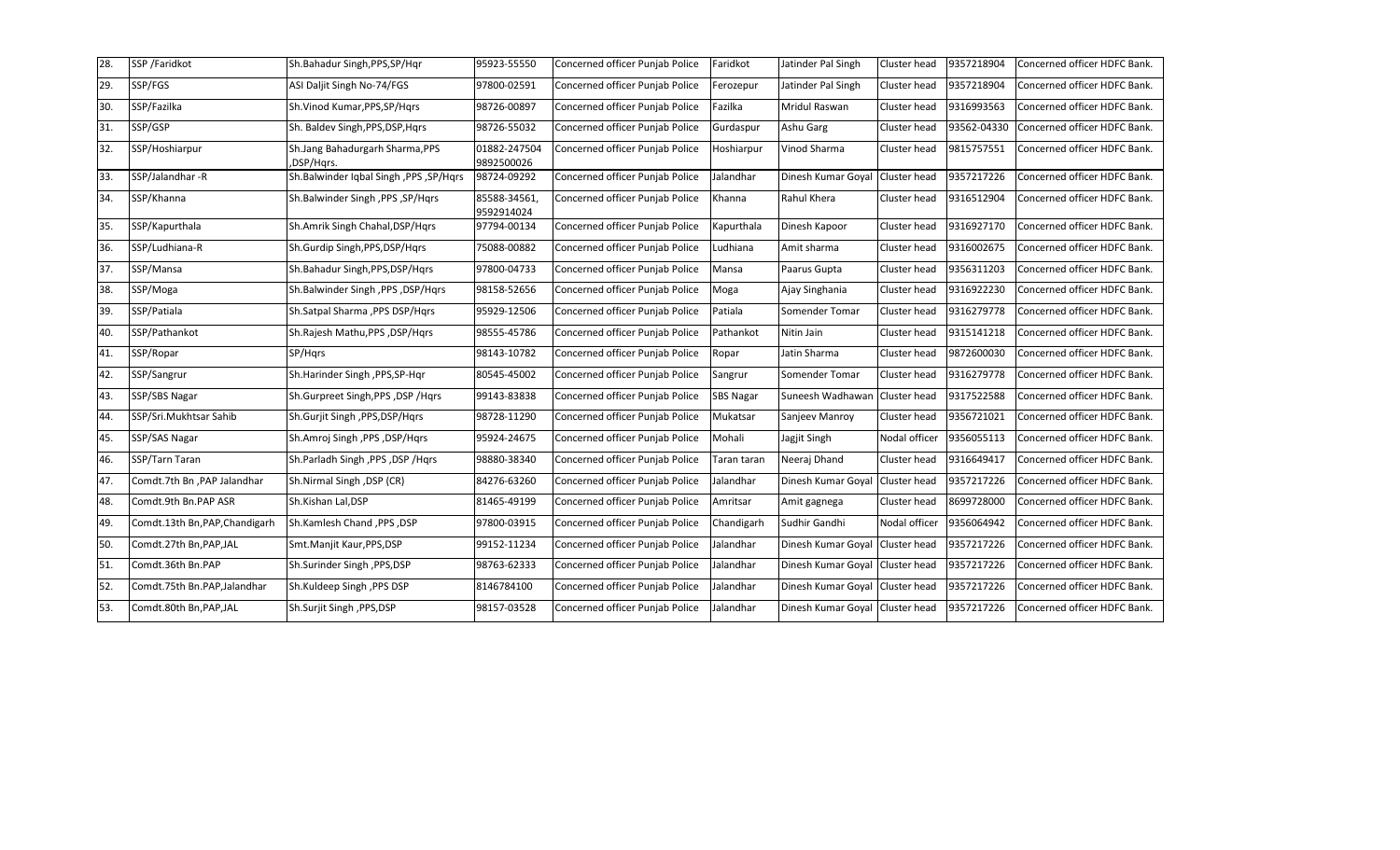| 54. | Comdt.82nd Bn,PAP CHG          | Sh.Mohan Lal, PPS, SP                                 | 98723-06065 | Concerned officer Punjab Police | Chandigarh      | Sudhir Gandhi                   | Nodal officer       | 9356064942 | Concerned officer HDFC Bank. |
|-----|--------------------------------|-------------------------------------------------------|-------------|---------------------------------|-----------------|---------------------------------|---------------------|------------|------------------------------|
| 55. | Comdt.PAP,Trg.Jalandhar        | Sh.Sohan Lal,DSP/C&R                                  | 98152-21494 | Concerned officer Punjab Police | Jalandhar       | Dinesh Kumar Goyal Cluster head |                     | 9357217226 | Concerned officer HDFC Bank. |
| 56. | Comdt.1st IRB ,Patiala         | Sh.Kulvir Singh,                                      | 84376-00597 | Concerned officer Punjab Police | Patiala         | Somender Tomar                  | Cluster head        | 9316279778 | Concerned officer HDFC Bank. |
| 57. | Comdt.2nd IRB,Ladda Kothi,SGR  | Sh.Mori Lal, DSP/CR                                   | 98784-21728 | Concerned officer Punjab Police | Sangrur         | Somender Tomar                  | Cluster head        | 9316279778 | Concerned officer HDFC Bank. |
| 58. | Comdt.3rd IRB,LDH              | Sh.Amrik Singh, PPS, Ass.comdt.                       | 98145-19736 | Concerned officer Punjab Police | Ludhiana        | Amit sharma                     | Cluster head        | 9316002675 | Concerned officer HDFC Bank. |
| 59. | Comdt.4th IRB, JAL camp at KPT | Sh.Jasbir Singh, PPS, DSP                             | 98721-47786 | Concerned officer Punjab Police | Kapurthala      | Dinesh Kapoor                   | Cluster head        | 9316927170 | Concerned officer HDFC Bank. |
| 60. | Comdt.5th IRB ,Amritsar        | Sh.Tarsem Singh, DSP/C&R                              | 84277-13111 | Concerned officer Punjab Police | Amritsar        | Amit gagnega                    | Cluster head        | 8699728000 | Concerned officer HDFC Bank. |
| 61. | SGR, Comdt.6th IRB,Ladda Kothi | Sh.Major Singh, PPS, SP, Assistant Comdt. 89584-03311 |             | Concerned officer Punjab Police | Sangrur         | Somender Tomar                  | Cluster head        | 9316279778 | Concerned officer HDFC Bank. |
| 62. | Comdt.7th IRB/KPT              | Sh.Mukhtiar Singh, DSP                                | 98784-20170 | Concerned officer Punjab Police | Kapurthala      | Dinesh Kapoor                   | Cluster head        | 9316927170 | Concerned officer HDFC Bank. |
| 63. | Comdt/ISTS/KPT                 | Sh.Sukhwinder Singh, DSP                              | 97802-90363 | Concerned officer Punjab Police | Kapurthala      | Dinesh Kapoor                   | Cluster head        | 9316927170 | Concerned officer HDFC Bank. |
| 64. | Comdt.1st CDO, BHG, Patiala    | Sh.Parminder Bath, PPS, DSP                           | 98156-22415 | Concerned officer Punjab Police | Patiala         | Somender Tomar                  | Cluster head        | 9316279778 | Concerned officer HDFC Bank. |
| 65. | Comdt.2nd CDO,BHG,PTL          | Sh.Ravinder Singh, PPS, DSP                           | 96468-00336 | Concerned officer Punjab Police | Patiala         | Somender Tomar                  | <b>Cluster head</b> | 9316279778 | Concerned officer HDFC Bank. |
| 66. | Comdt.3rd CDO, ,Mohali         | Sh.Tulsi Dass, DSP/CR                                 | 98784-38228 | Concerned officer Punjab Police | Mohali          | Jagjit Singh                    | Nodal officer       | 9356055113 | Concerned officer HDFC Bank. |
| 67. | Comdt.4th CDO, Mohali          | Sh.Jaimal Singh , PPS , DSP                           | 78373-50300 | Concerned officer Punjab Police | Mohali          | Jagjit Singh                    | Nodal officer       | 9356055113 | Concerned officer HDFC Bank. |
| 68. | Comdt.5th CDO.BTA              | Sh.Jaswinder Singh-SP                                 | 80543-85700 | Concerned officer Punjab Police | <b>Bathinda</b> | Vinod Sharma                    | Cluster head        | 9815757551 | Concerned officer HDFC Bank. |
| 69. | Comdt.CDO BHG,PTL              | Sh.Ram Parkash, PPS, DSP                              | 94785-20100 | Concerned officer Punjab Police | Patiala         | Somender Tomar                  | Cluster head        | 9316279778 | Concerned officer HDFC Bank. |
| 70. | Comdt.PRTS/Jahan Khelan        | Sh.Harjit Singh ,PPS,DSP                              | 99157-58786 | Concerned officer Punjab Police | Jahan Khelan    | Dinesh Kapoor                   | Cluster head        | 9316927170 | Concerned officer HDFC Bank. |
| 71. | PPA-Phillaur                   | Sh.Balkar Singh, PPS, DSP                             | 94646-76162 | Concerned officer Punjab Police | Phillaur        | Amit sharma                     | Cluster head        | 9316002675 | Concerned officer HDFC Bank. |
| 72. | AIG/Z/CID/Bathinda             | Jagoop Singh, DSP                                     | 75085-00690 | Concerned officer Punjab Police | Bathinda        | Vinod Sharma                    | Cluster head        | 9815757551 | Concerned officer HDFC Bank. |
| 73. | AIG/Zonal, CID Ferozepur       | Insp.Gurmit Singh, 945/PAP                            | 97797-50060 | Concerned officer Punjab Police | Ferozepur       | Jatinder Pal Singh              | Cluster head        | 9357218904 | Concerned officer HDFC Bank. |
| 74. | AIG/CID/LDH                    | Sh.Ranbir Singh, PPS no-384/J                         | 98728-00128 | Concerned officer Punjab Police | Ludhiana        | Amit sharma                     | Cluster head        | 9316002675 | Concerned officer HDFC Bank. |
| 75. | AIG/Z/CID/Jalandhar            | Sh.Kuldip Singh, DSP                                  | 98153-00148 | Concerned officer Punjab Police | lalandhar       | Dinesh Kumar Goyal Cluster head |                     | 9357217226 | Concerned officer HDFC Bank. |
| 76. | AIG/Zonal, CID Patiala         | Sh.Sarup Singh DSP                                    | 95929-13176 | Concerned officer Punjab Police | Patiala         | Somender Tomar                  | Cluster head        | 9316279778 | Concerned officer HDFC Bank. |
| 77. | Vigilance Bureau/Range BTA     | ASI Gurmeet Singh No.2012/BTA                         | 98782-20400 | Concerned officer Punjab Police | Bathinda        | Vinod Sharma                    | <b>Cluster head</b> | 9815757551 | Concerned officer HDFC Bank. |
| 78. | Vigilance Bureau/Range ASR     | Insp.Jaspinder Singh, No.871/PAP                      | 97793-00060 | Concerned officer Punjab Police | Amritsar        | Amit gagnega                    | Cluster head        | 8699728000 | Concerned officer HDFC Bank. |
| 79. | Vigilance Bureau/Range JAL     | Insp.Sukhwinder Singh no.1399/PAP                     | 98149-52001 | Concerned officer Punjab Police | Jalandhar       | Dinesh Kumar Goyal Cluster head |                     | 9357217226 | Concerned officer HDFC Bank. |
|     |                                |                                                       |             |                                 |                 |                                 |                     |            |                              |